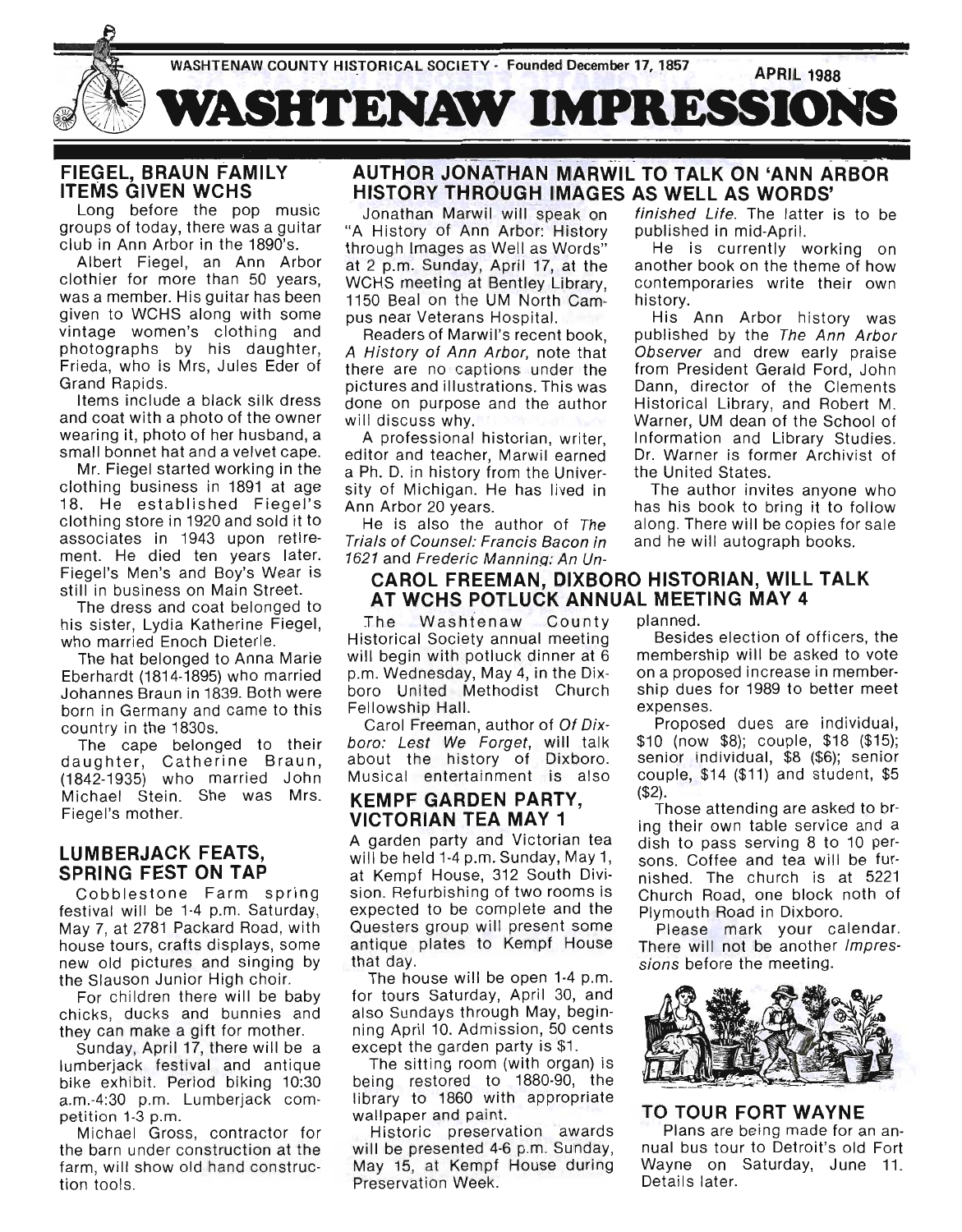# **DOWN ON THE FARM**  . **POLE SHEDS, AUTOMATIC FEEDERS REPLACE RED BARNS**

In India American agriculture has been held up as a paradigm of success. Villagers wondered at a place where one farmer may have 5,000 chickens or 50 acres of land.

But as you know, American farmers have gotten bigger and bigger and, at this time, we are in the process of agrarian transformation to a much larger corporate scale of agriculture in this country, Professor Hemalata Dandekar told . the March WCHS audience.

Professor Dandekar and her students in the UM College of Architecture and Urban Plannig are researching where farming is now and what they can do about it if they don't like what is happening to farming, farm structures and small family farms.

"Most of what I'm going to show ' you (in slides) really harks back to the earlier period in Michigan agriculture.

"The typical farm with its outbuildings conveys an order and meaning that I think is disappearing from the Michigan countryside.

"For 150 years the distinctive . and proud silhouette of the Michigan farmscape has reflected the generosity of the land and the industrious nature of the people who inhabited it.

"Now, as you know, most of the aging farm structures are slowly sagging and toppling over on farmsteads throughout our county and state. Periodically, someone wants to buy the wood for lumber or siding.

"Michigan farms and farmers have been the backbone of the state's earlier agrarian economy. They are now under duress. Time and progress appears to be diminishing their niche in society.

"Taxes are going up. Crop prices are going down because of increased prouction and the spread of cities is making farmers' survival more problematic."

Showing a picture of an unusual gothic barn on Island Lake Road, she noted that it had fallen down in recent months. It was built before the Civil War.

"There's a character about a barn. Its a very immediate response to the dictum that form should follow function in architecture. The building represents what



**Barn pictures in this article and one in the March issue were drawn by Pro· fessor Oandekar.**  is grown on the land and what

needs to be sheltered.

"In our study of the Michigan farm we found there were about five types of farms and farm buildings to be traced over time:

1. Subsistence cultivation, local markets (1818-1865),

2. Scientific farming, regional markets open up (1865·1900),

3. Specialized farming , regional and national markets (1900·1945),

4. Specialized farming, national and international markets (1945-1975),

5. Corporate farming (1975-present),

"We've been disdaining and trying to ignore the corporate farming mode but I think we have to face the fact that it is on the horizon."

"When you go from hand-hewn lumber to metal pole structures you see a distinct change in the farm building profile."

A Waters Road farm illustrated a farm yard with old style barns of the 19th and early 20th century with added pole barns of the 1950s or so.

"There is very little on the landscape from which we can take a . guess at forms of habitation of the original native settlers so we are starting our work from the early settlement period of about 1818 when habitation of Michigan was facilitated by the survey of 1818.

"In addition, the Erie Canal opening meant large populations could move into the southeast part of the state. The Chicago road (Michigan Avenue, US-12) en· couraged further settlement.

**"There was a land boom in 1836 where about four million acres of land were sold.** 

"I never understood why the roads were so straight in the country but the survey clearly articulates the way in which the land came to be populated.

"You had each township which was divided up into 36 sections. Each was one mile square and contained 640 acres. It is this pattern which makes it so easy to trace back ownership and land holding in this country.

"We have been unable to find a log house from the first period of subsistence farming in this part of the state. If any of you know of any we would love to kow about it."

She showed a log house built by John Young in Gratiot County. He went there in 1878 or so and bought 40 acres of land from a Detroit land speculator, she said. Young cleared the land and started cultivating part of it.

"Young was Pennsylvania Dutch or German in origin. He began to try to make a living on the 40 acres with his wife, Sarah.

"It was a subsistence farm. They would raise chickens. A little bit of cream would be sold. They had a couple of cows and most important was their horse.

"At this time it was very common to share labor in harvesting, at barn-raisinqs and so on.

"John Young probably built the log house with his friends, the Oltmans and the Jewells. These people moved together as a group and established a community in cooperation with each other.

"The log house is a little different from the log cabin. The log cabin is seen as a very temporary structure after which the family would build a frame house and later a brick house or larger, more elaborate frame house.

"The log house was often a permanent home for quite a few years. Young occupied this house until he died in the 1940s. Up to that point they didn't have any electricity or running water.

**"When I showed these pictures to a school of architecture in Bombay, they couldn't believe that there were people in the rich country of America who didn't have electricity until the 1950s.** 

At the back of John Young's house, he added a frame kitchen and tool room. In addition he might have built a small barn and still later he might have built the gambrel-roof barn that still exists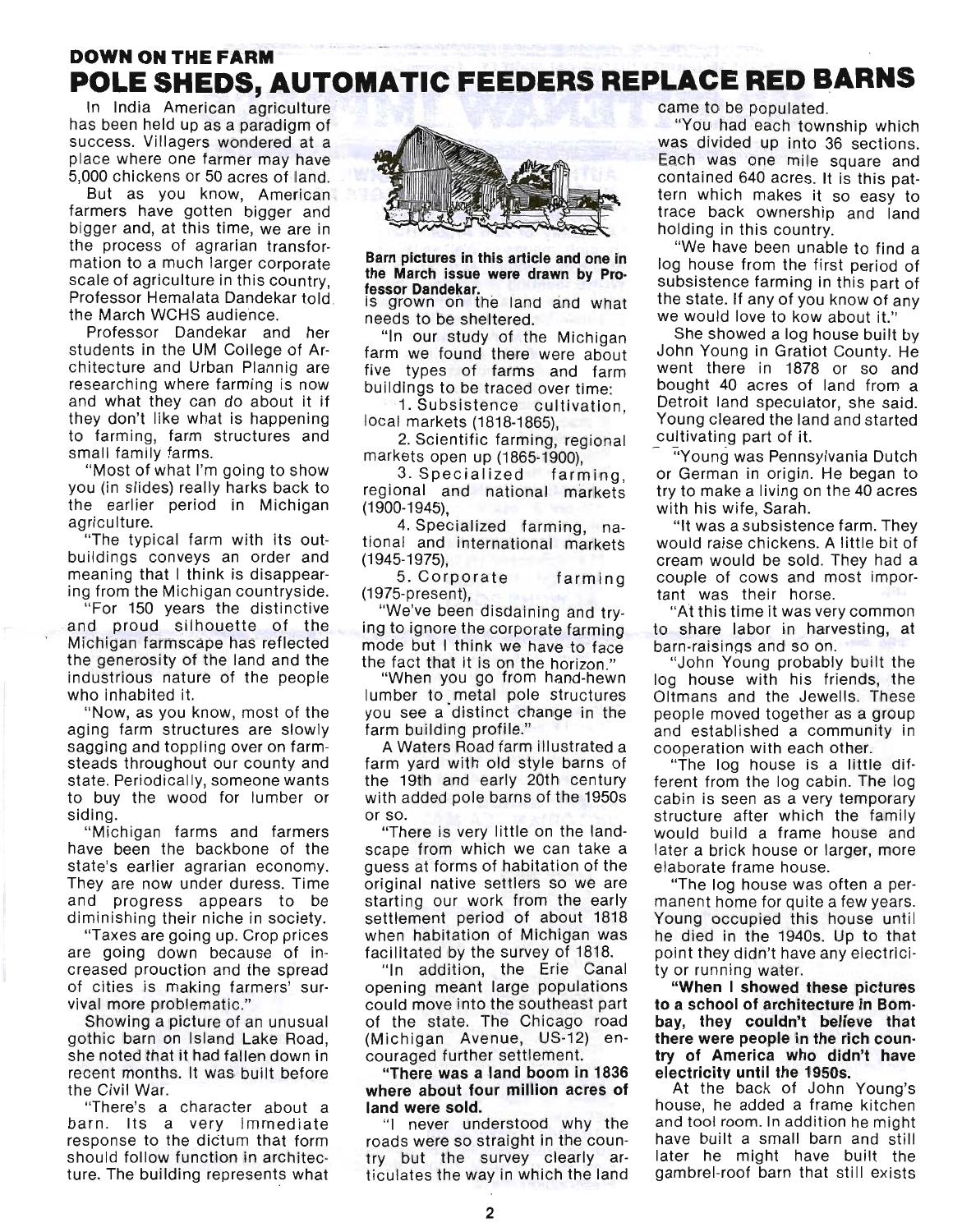on the property. (Farmers often call a gambrel roof a hip roof.)

An interior view of the Young house showed mounted deer heads in the living room. In order to augment his subsistence food cultivation for his family, he would take the train up to northern Michigan once a year and kill a couple of deer and maybe a few rabbits.

He also would fish in the Maple River a mile north of his house.

"Its a lot of hard work carrying on subsistence farming. Sarah's face was beginning to show the stresses of it. She was 16 years younger than her husband and she preceded him in death by 40 years. Who did the hard work in the pioneer family?"

The Youngs had two daughters, Goldie and Ida, who attended a one-room school. A picture showed an itinerant peddler who came to the Youngs to sell cloth and various things. In it Goldie had a large hat on her head.

"We have peddlers like this in my village in India."

After John Young died, his children left the property and sold it. The house, in disrepair, was vandalized.<br>She showed a barn made of

hardwood lumber and field stones from the land on the Haab homestead on Haab Road in Freedom township. It belonged to the granduncle of Oscar Haab who owned the restaurant in Ypsilanti, she said.

The Haab barn is very nicely mortised and tenoned, the way they put buildings together before milled lumber and standardized nails. The old barns were put together with very simple tools.

To the right of the main barn is the carriage house, she noted. The horse stalls were in the basement, the carriage On the main floor and the hay in the second floor.

The house on the Haab homestead was built in 1850 by Mr. Raab's great-great grandfather who came to the U.S. in 1848. The house has two frame additions on the back.

The Raab farm has all the ancillary structures that you expect in the second and third category of farms - chicken coop, smoke house, silo, old gable roof barn, newer gambrel roof barn from around the turn of the century. The

older barn had been moved about 60 yards down the hill.

At another centennial farm on Chelsea-Dexer Road they don't farm the land anymore because the owners are getting on in years and there's nobody to take over.

"That's something you see con-Sistently. The people who were living off the land really love it but their children have other jobs now.

Next came the scientization of agriculture. She showed a shot of a semi-circular chicken motel with separate compartments for different breeds, each with its own yard, from a book about structures needed for scientific farming.

Innovations like the hay hook and the silo were sighificant. The silo allowed Michigan agriculture to sustain itself as the railroad started knitting the land together.

"We couldn't compete with the prairie states in wheat and grain we were growing before. The silo allowed a shift to dairying. Silos were innovated around 1875. In the early 1900s they were proliferating in this part of the world. Wisconsin had the most, 100,000 by 1924. Michigan was third with 49,000.

She had pictures of an early stone silo in the county and several others of various materials - wood, tile, concrete, concrete block.

"Of course the apex of silos are those blue Harvestore silos which are extremely expensive. When you see one on a farmstead you know that farmer is dOing pretty well.



"Silos are surprisingly stable. They sometimes remain on the landscape after other buildings are gone.

"Once you get beyond the period of the hand-hewn barn, you get pattern books of barns. You can take the book and construct a barn like ranch house patterns you can get today.

The Crawford homestead near Springport in Jackson county illustrated evolution of farm structures. They found a hog house

behind the garden which must have been the original log cabin because the base of it is hand hewn logs.

Crawfords moved the original frame house across the road and built a large Victorian brick house. So you can see three stages - the  $log<sub>1</sub>$  cabin, traces of the frame house and the Victorian structure.

The top deck of the carriage house was their major barn. Then they built a big barn and converted the first to a carriage house.

The big barn is a typical Michigan barn from this area, pat· terned after the German bank barn, where you cut into a hillside. The hillside protects from cold north winds and you can drive the thresher up the bank into the se· cond floor.

They usually try to face the barn to the south so the animals can get out into the barn yard on the warmer side.

"I didn't know what a hay mow (editor's note: rhymes with meow) was, but I'm learning."

She thinks the bigger barn was made by a Swedish boat builder. The windows are meticulously lined up. "That's not always usual in structures like this."

"A lot of architectural historians tend to look at farm houses but the farm spirit comes through in the farm architecture because it is an immediate response to need.

No paint was used on the early barns in the Dutch area of Michigan, she said. They claimed use of thoroughly seasoned logs made them hold up well.

The barns were lower, squarer and the long gable roof line went almost to the ground. Later they went to gambrel roof barns and paint. "The embellishment is just the way they paint the door or something."

Her charts on the number of Michigan farms showed a curve from more than 50,000 in 1860 to a high of more than 200,000 in 1900 with gradual decrease until 1960 when there were about 120,000 down to 60-some thousand in 1985.

The average size pre-1860 farm of more than 160 acres shrunk to a little over 80 acres in 1900 and grew to near 200 acres in 1985.

After looking at new pole barn structures she has "become convinced that they are sort of attractive too and perhaps someting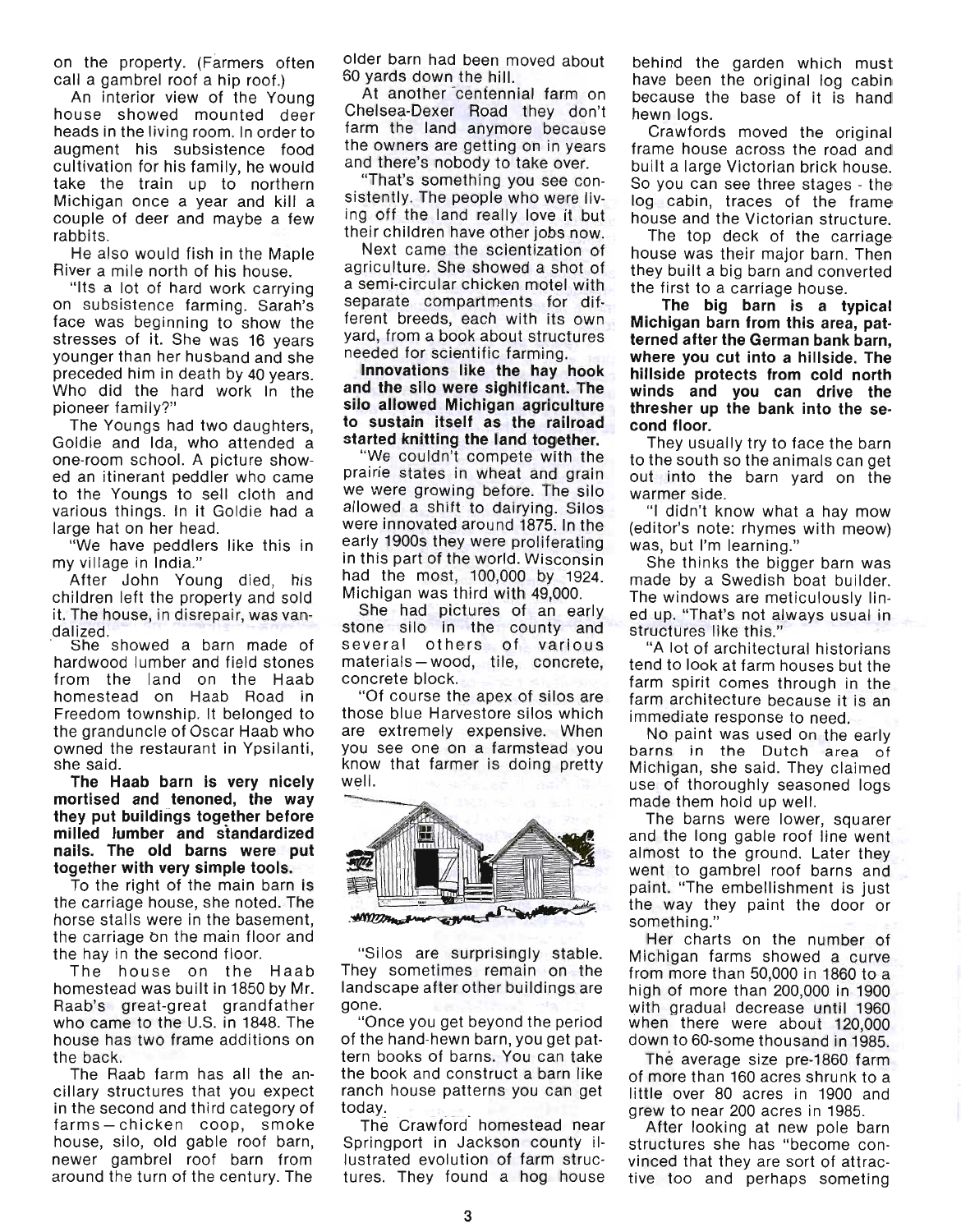should be said about preserving them."

To anyone interested in sustaining farming as a family occupation she recommended Curtis Stadtfeld's book, To The Land and Back.

In the foreword by Rene Dubos he says most of the scientists in America came off the farm, she said. "Perhaps a problem solving attitude and ethic are fostered when you live close to the land."

She concluded her presentation with slides of rural scenes accompanied by a farm song written and played by Jay Stielstra, local song writer.

Two of Professor Dandekar's students, Kevin Riorden and Maureen Murphy, discussed scientization of farming and corporate farming.

"The year 1900 was a benchmark - a period when agriculture became internationalized. The small multiuse farm would slowly die out from 1900 forward, Riorden said.

Several forces have acted to make American farms more specialized and to develop the corporate farm, he said.

"One of the main forces was education. Agriculture has been treated as a science for only about 100 years, and only then has it been treated as a subject suitable for study.

"One hundred years ago, education consisted basically of working on the college farm. You can still see the college farm at Michigan State University.

"There was a great debate 100 years ago concerning what agricultural education should involve. Agricultural education was very classically oriented. They studied Greek and Latin and mathematics. They didn't study anything that had to do with real life farming.

"Farmers of the time wanted the students to learn natural and social sciences.

" Mechanization was another' main impetus toward specialization. One hundred years ago you had the horse and that was about it. The first gasoline driven tractor was introduced in 1912. From that time period on the change was irreversible.

"Once a farmer invested in a tractor, and a tractor might cost as much as a three-horse team, its captal cost would be offset within



two years after purchase by lower recurrent cost of operating the tractor.

"Once international markets developed for American grain and produce in the 1900s, the tractor met a need for swift production of food.

"I found out from my research that with a two-horse team you could basically farm 65 acres, with one horse you could do 35 acres but with a tractor you could do four to five times that much.

"This had immediate meaning to the structure of farm buildings. Buildings no longer took into account the horse. They tended to take their form from the tractor, the combine and the other mechanized equipment that went into them.

"However, by 1939, only half the farms in America had tractors. We still relied on horses as a main power source on American farms until World War II. "With World War II there was an

immediate change in American agriculture because there was an accumulation of capital during the war and the price of grain soared drastically.

"Once the war was over, and with the introduction of the Mar- . shall Plan, it became immediately possible for farmers to specialize -it was attractive to them.

"Nine out of ten American farms did not have electricity before 1935. Two out of three did not have phones before 1949. So life on American farms was pretty rough up until the 1950s.

"The development of roads and transport networks allowed farmers to reach larger markets.

"Once specialization took hold, corporate farming was the next logical step.

"Land use patterns, mechanization, technological change, education, agricultural engineering and economics - all these factors worked together to shape the American farm of the last 50 years and the buildings on it."

In a typical pre-specialized, precorporate Ann Arbor-Saline area farm, the buildings are very vertical, he noted. Before the introduction of the silo, feed was stored at higher levels and fed down to the animals kept in the basement of the German threestory barn.

The Burmeister farm near Saline ill ustrated new horizontal buildings in contrast with older vertical ones. Newer buildings are metal or concrete, no longer timber.

They have a car barn-workshop, a prefabricated metal cattle barn, cast-in-place concrete silos, only about ten years old, a concrete block milking parlor.

Grain hoppers and silos operate mechanically. Feeding of the' cattle and the mixing of their feed is controlled by a small computer in the cattle barn.

There is an original basement barn with ramp on the north, an old stone milk house and an old corncrib no longer used. One side of a wooden barn has been re-sided in metal.

"Concrete blocks became very common on Michigan farms in the 1920s and '30s because they were economical. They are still used in milking parlors for hygienic reasons because they are easier to clean.

"The pole barn, introduced to American agriculture in the 1950s, has antecedents in various structures of Scandinavian origin."

"Burmeisters specialized as dairy farmers after World War II. By 1945 they made the critical decision to stop multi-use farming. They are very prosperous farmers and will eventually become a corporate farm. They already have 500 acres of land:"

, "When I think of corporate farms I always thought of big scientific looking buildings you see on the expressway," Maureen Murphy said, "however, that's not what corporate farming is today.

"In Washtenaw county in 1982 there were 1,347 farms, approx· imately two percent of the farms in Michigan. The land of the county is 49 percent agricultural while only 30 percent of Michigan land is agricultural.

"Farm land value dropped about ten percent in the last three years in the county. However this is a small amount compared to drops in the rest of the country.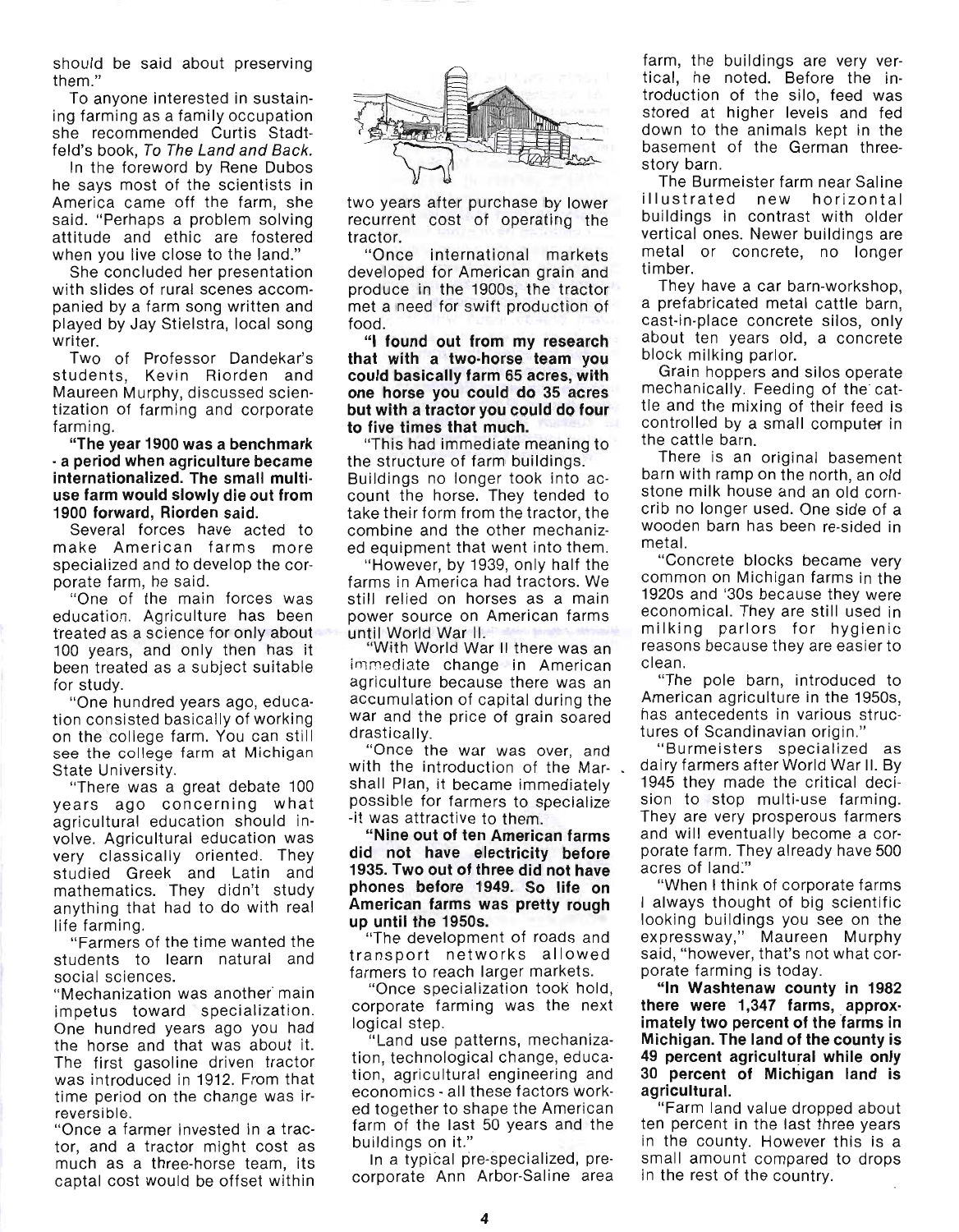"Michigan farmers have not sutfered as badly as those in other states because of all the diversified farm operations and because Michigan has a higher population base that a lot of other states.

"Washtenaw county had 23 corporate farms in 1982. The Braun farm on Whitmore Lake Road, once a historical farm, is now turned into a corporate farm.

**BOILED WOLF ANYONE?** 

#### "The corporation is now used as a financial management tool for several reasons - pooling capital, unlimited life, avoiding inheritance taxes, unlimited financial flexibility and tax benefits.

"Families and groups of families can form corporations so what you might think is a family farm, may indeed be a corporation."

In answer to a question, Pro· fessor Dandekar said about 1.1

percent of the 3.5 million U.S. farms had at least \$100,000 in sales in the early 1960s, according to the New York Times.

By 1982, 1.2 percent of U.S. farmers had sales grossing more than \$500,000. Three years later the total number of farms had declined to 2.2 million and the top 1.2 percent produced nearly a third of total farm sales, the Times said.

# **TRIALS OF LIFE IN MICHIGAN TERRITORY, 1832**<br>By Robert E. Miller

same reminiscences of pioneer life by some Albany and Buffalo, load our ef-

farm of about fifty acres. His ed. The team was hitched up, our to be cold. education was almost totally property loaded in, and the first "When she lit a candle to inneglected, for he was the sole sup- day on the road we drove as far as vestigate, she found it to be a huge port for himself and his ten Dearborn, about ten miles west of Massasauga rattlesnake. Without brothers and sisters due to the Detroit, where we stopped at Con- wakening the children she atdeath of his father when he was rad Ten Eyck's Hotel. **the example in the attention of the reptile** still young. "Father drove up and asked Con- until it crawled some distance

nabil, who was a resident of about The latter, a humorous character, "She then killed the snake by the same locality in New York called out to his wife within, 'Wife striking it with the long poker used State as my father. Her father was is there any of that boiled wolf to poke up logs in those days of Ebenezer Annabil, who fought in left?' huge open fireplaces. On Father's the Revolutionary War as both a "Mother, as I remember, took it return he built himself a log house sailor and soldier, eventually being seriously and besought Father to on his new farm and started to promoted to the rank of colonel." drive on for she was sure did not clear it up.

nabil, one of a number of Revolu- however, we should have good ac- Michigan very rapidly at this time. tionary soldiers who came to commodations. Teams and wagons were starting Washtenaw long after the war, is "Next day the journey led us from Detroit and boldly plunging buried in Bridgewater Center through a swamp where many into virgin forests where the hardy Cemetery at Clinton and Braun teams were compelled to wait for pioneers struggled to reclaim the Roads.) The swamps and woods from the swamps and woods from the swamps and woods from the

old my father sold his farm. Since Father had a good team and we  $T_0$  be continued. the farm was on the bank of the suceeded in pushing on ten miles canal all that was necessary to that day.

**By Robert E. Miller** begin our journey was to hail one "After several days journey, (Bob Miller, WCHS treasurer, has some for the packets that ran between fraught with danger, both from In-<br>early Washtenaw roots. Here he of his antecedents.) **fects**, including among other last to an abandoned log house or During the early 1830s many things two horses and a wagon, shanty on the south of the Raisin families left New York State and and take passage for Buffalo. Biver in Washtenaw County where

emigrated to Michigan Territory. "From Buffalo we took a lake are now the Sharon Plains. Of these were several sons of steamer to Detroit. Father was of- "Soon after our arrival at this Jonathon Mills, my great-great fered one of the French farms that place, Father went away to pay for grandfather. had, as was the custom, a small the land he intended to take up. At The following are excerpts from frontage on the river and ran back that time there were no homestead the reminiscences of one of his from two to three miles. The price of pre-emption laws and one pergrandsons, Warren Heman Mills, asked was a thousand dollars son could take up as much land as as recorded in 1889. Material is which, if he had taken the offer, he was able to pay for at \$1.25 an also included from reminiscences would have made him and his acre. of Warren Heman's twin brother, descendants very wealthy. "Father determined to pay for a

Hiram Wallace Mills, as recorded "At Detroit I saw my mother cry small tract of 160 acres which surin 1890 by Hiram's daughter, for the first time in my recollection. rounded the spot where the shanty Pauline Mills Murrah. Farther went off and left her stan- was located. "I was born in the town of ding on the wharf with four little "During his absence the follow-Manlius, New York on the 17th of children. He was gone until late in ing incident occurred. One night April, 1828, on the southern bank the afternoon, attending to some after my mother had put all her of the Erie Canal. I was one of the business and there she stayed all children to bed on the hard floor, second pair of twin boys. day, the victim of the jeers of the she felt something crawling in the " My father, John Mills, owned a vulgar populace. Finally he return- bed, and upon touching it, found it

" My mother was Elizabeth An- rad if he could stop for the night. from the sleeping babies.

(Editor's Note: Ebenezer An- want any wolf. Father assured her, "Immigration was going on in

"In 1832 when I was four years bad conditions of the roads, but savage beasts and Indians.

fraught with danger, both from In-<br>dians and wild beasts, we came at

 ${\color{blue}\mathbf{1}}^{\mathsf{T}}{\color{blue}\mathbf{4}}{\color{blue}\mathbf{1}}{\color{blue}\mathbf{1}}{\color{blue}\mathbf{1}}{\color{blue}\mathbf{1}}{\color{blue}\mathbf{1}}{\color{blue}\mathbf{1}}{\color{blue}\mathbf{1}}{\color{blue}\mathbf{1}}{\color{blue}\mathbf{1}}{\color{blue}\mathbf{1}}{\color{blue}\mathbf{1}}{\color{blue}\mathbf{1}}{\color{blue}\mathbf{1}}{\color{blue}\mathbf{1}}{\color{blue}\mathbf{1}}{\color{blue}\mathbf{1}}{\color{blue}\mathbf{1}}{\color{blue}\mathbf{1}}{\color{blue}\mathbf{1}}{\color{blue$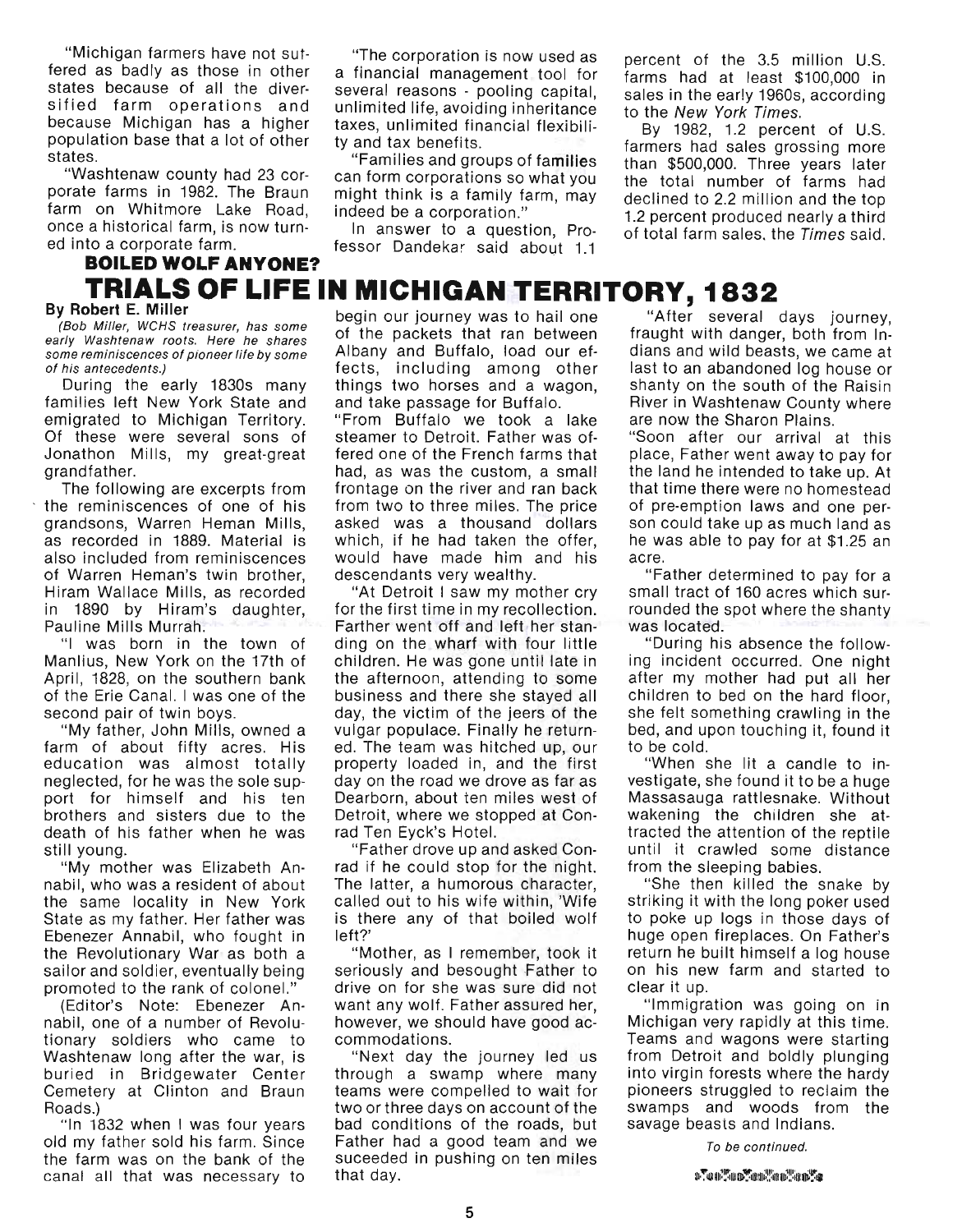# **WASHTENAW COUNTY HISTORICAL SOCIETY MEMBERSHIP**

(From Ann Arbor unless otherwise noted.) **Association:**  Louis William Doll, Bay City **Commercial:** - Mr. Morris Dalitz Domino's Pizza, Inc. First Martin Corporation Gandy Dancer Great Lakes Bancorp Schlenker Hardware Company, Matin and Gerald Schlenker Washtenaw Milk and Ice Cream **Life**  Mrs. Harold Andrus Miss Doris Bach, Kalamazoo Susan Wurster Betz, Dexter Mr. Robert E. Betzig Miss Marjorie Brown Mrs. William Brown Miss. Flora Burt, Chelsea Mrs. George Cameron Prof. & Mrs. Douglas D. Crary Dr. Joseph Fisher, Charleston, SC Mrs. Harold Haines, Tampa, FL Mrs. Anthony Haven Theodore Heusel Mr. & Mrs. Peter Heydon Mrs. John Judson, Cape Coral, FL Mrs. Paul Kempf Mrs. James Kennedy, Harbor Springs Mr. & Mrs. Ted Kennedy Mr. Milton Pool Mrs. Hazel Proctor, Ypsilanti Mr. & Mrs. George Wahr Sallade Mr. Raymond Spokes Mr. Wystan Stevens Mr. Sam Sturgis Mr. Stuart Thayer, Seattle, WA Mrs. Harry Towsley Mrs. A. C. Wardrop Mr. & Mrs. Lyndon Welch Mr. & Mrs. Richard Whitker Elizabeth C. Wurster, Philadelphia,PA **Sustaining:**  Dr. & Mrs. Carl Frye Mr. Coleman Jewett Library of Michigan, Serials Section, Lansing Joe and Karen O'Neal Mr. & Mrs. Gilbert R. Whitaker,Jr. **Patron:**  Mrs. Alva Gordon Sink **Regular & Senior**  Abbott's Landscape Mr. Forrest Alter Jean Tracy Amick Miss Emma P. Anderson Mr. and Mrs. William E. Austin, Jr. Mrs. Lawrence P. Baldwin Ms Rochelle Balkam Mrs. Jean Lynn Barnard Mrs. Gerhard Bauer Mrs. Olive T. Bender Harry and Betty Benford Mr. Robert Hunt Berry Mr. and Mrs. Ralph H. Beuhler Mr. and Mrs. Russell Bidlack Mrs. Betty R. Bjork

Mrs. Virginia T. Bliska Mimi Block Yvonne W. Blotner Mr. & Mrs. Ralph O. Boehnke Mr. Howard E. Bond Orland W. and Marion Boston, Secona, AZ Miss Barbara L. Bowen Jan and Bob Bower Carol E. Bradley Mr. David C. Braun Sabra Briere & David Cahill Mrs. Allen P. Britton Margaret Bronson, Plymouth Joanne N. Brougher Mr. & Mrs. Carl A. Brown, Milan Mrs. Ethel H. Brown, Manchester Mrs. Gordon C. Brown The Honorable Perry Bullard Mrs. Virginia A. Burr Mr. & Mrs. Gilbert Bursley Mrs. Nondus M. Buss, Manchester Mr. & Mrs. Robert S. Butsch Mary Beth Caldwell Mr. Ross W. Campbell Dr. Ruth Cantieny Mrs. Mary Lou Carras Dr. Catherine J. Carroll Mrs. Demaris Evans Cash Ms Anne Chamberlain Mr. & Mrs. Nicholas G. Chapekis Kathleen Chapman, Chelsea Linda Chapman, Dexter Peggy Ann Charipar John and Judy Chrisman Faith and Paul Clark Mrs. William S. Clarkson Mrs. Reeva Cranor Mr. & Mrs. Ralph E. Crawford Mary M. Culver Louis and Virginia Cutrona Mr. & Mrs. Arthur Davidge Mrs. Marion J. Davis Dr. & Mrs. Russell N. Dejong Angela J. Del Vecchio Mrs. Reynolds M. Denning Mr. Raymond Detter Marilyn Dickerson Dr. & Mrs. Thomas Dickinson Mr. & Mrs. Fred I. Dobson, Jr. Mr. James C. Dolan E. Elaine Doll Mrs. Carl T. Doman Mrs. Dorothy K. Donahue Mr. & Mrs. William G. Dow Mr. William C. Dundas Mr. Richard F. Dunn Heloise W. Dunstan, Dexter Miss Elizebeth M. Dusseau Elsie Dyke and Jay Snyder Mr. & Mrs. Robert O. Eberbach, **Gregory** Miss Fay E. Edsall Donna and Hal Estry Mrs. Wiifred Hall Favreau Mrs. Robert Fisher, Milan Mr. Robert J. Fisher Mr. & Mrs. Robben W. Fleming Mr. & Mrs. Gordon Folland Mrs. George H. Forsyth, Jr. Mr. & Mrs. Dale P. Fosdick, Saline

Mr. Cal Foster<br>Phyllis Foster Mr. & Mrs. Howard P. Fox Mrs. William Foyle . Mr. & Mrs. Karl R. Frankena Carol W. Freeman Mr. & Mrs. Arthur French Mr. Ben French Donna and Bruce Freund Mr. & Mrs. Bartley Frueh Anna S. and Doug Fulton Mr. & Mrs. John B. Fyfe, Jr., Dexter Mr. Hugh P. Gaston Mr. Herb Gauderer Mr. & Mrs. Douglas E. Gibb Ms Pamela Gibb Carl and Sue Gingles Whit and Svea Gray Morris & Jacquelyne J. Greenhut Ella M. Grenier Lauretta M. Gribble Mrs. Eleanor H. Groves Mrs. Virginia E. Gutknecht Mr. Oscar W. Haab Mr. & Mrs. George N. Hall John and Floramae Hancock Mr. & Mrs. George W. Harms Ms Reba Harrington Margaret A. Harwick Mrs. Laura Biddle Hawke Wallace Hayden Dr. H. Mark Hildebrandt Mrs. Leonard E. Himler Mr. Eugene A. Holtman Dr. & Mrs. F. B House, Dexter Prof. & Mrs. Lloyd H. Hughes Mr. & Mrs. David Huntington Gregory and Marcia Jablonski Ms Marjorie Jackson Mr. Roy R. Johnson Judge & Mrs. Charles W. Joiner Alan H. Jones Charles and Judith Judge Heidi and Wilfred Kaplan Donald L. and Elizabeth H. Katz Mabel F. Kelly Roberta C. Keniston Mr. Russel G. Kinnel Judge & Mrs. John N. Kirkendall, Ypsilanti Edward and Janet Klum Edith M. Knapp Ypsilanti Mrs. Betty A. Knepper Myron C. and Mary Jo Knight Mr. & Mrs. Joseph Kooperman Susan Kosky, Saline Amy Krasny Nancy H. Krohn Mr. Scott G. Kunst Miss Hilda Kurtz David LaMoreaux Karl Lagler Mrs. Marguerite N. Lambert Charles W. and Mary J. Lane Mrs. Paul Leidy Mrs. Harold J Lepard Mr. Richard Levenick Mrs. William C. Lighthall Mr. & Mrs. Dan Lirones, Saline Charles L. and Thada Liskow, Ypsilanti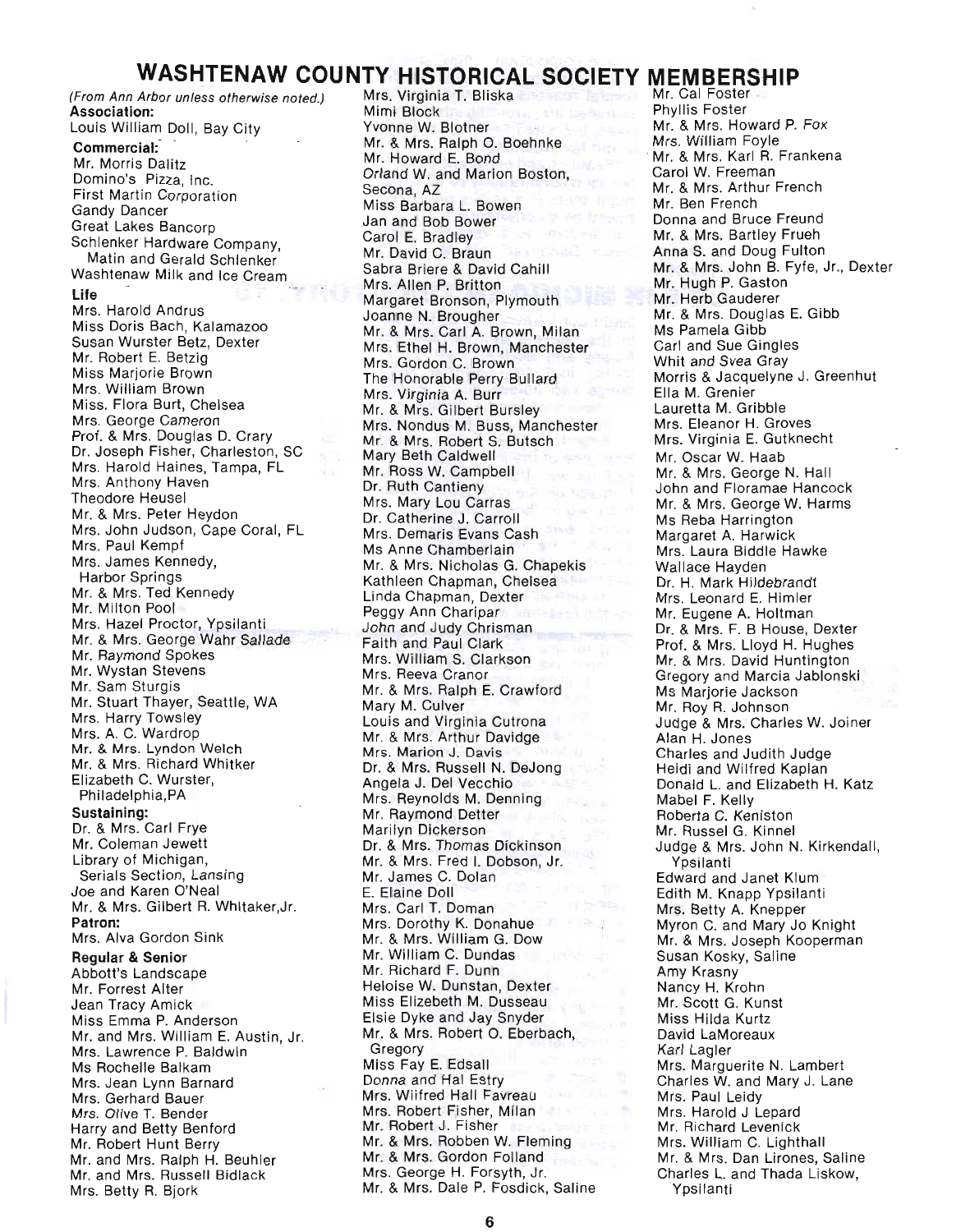Mr. & Mrs. Bruce Loughry, Jr. Richard and Ellen Lundy, Dexter Mr. Robert B. Lytle, Jr. William and Joyce Maim Virginia and Wilfred Martin Joyce and Stephen Mason May A. Mast, Dexter Mr. & Mrs. David K. Maxfield Mrs. Marion McCallum Ronald and Carthryn McCready Marjorie McNeil Mr. & Mrs. William McNitt Mr. & Mrs. F. N. McOmber Catherine and Nelson Meade Mr. Harvey J. Miller, Jr. Mrs. B. E. Miller Lillian and Ed Miller Mr. & Mrs. Robert Edwin Miller Doris Milliman, Ypsilanti Mr. & Mrs. James B. Mitchell Mrs. Patrick Mitchell Thomas and Eleanor Moore Mrs. Lily A. Nutt Mr. & Mrs. James J. O'Kane Mr. & Mrs. James C. O'Neill Mrs. Olin Oeschger, Mount Clemens Mrs. Carroll C. Ordway, Dexter Mr. & Mrs. David W. Osler Mrs. Janette Y. Osler Mrs. Eleanor H. Ostafin Mrs. Clare M. Palmer Mr. & Mrs. William B. Palmer Mr. & Mrs. James B. Parker, Dexter Howard and Lenora Parr, Manchester Mrs. Robert J. Pastorino Mr. Herbert G. Pfabe, Sr., Chelsea Mrs. Joseph Pickl, Jr. Mr. & Mrs. Albert R. Pieper, Jr. Pollack I Design Associates Mr. & Mrs. David S. Pollock Mrs. Nicholas J. Prakken, Ypsilanti Helen K. and S. B. Preston Anthony Procassini Ellen Prosser and Jack Becker Marjorie and Maxwell Reade Mr. & Mrs. Stuart Reading Mary W. Reilly Karwyn Rigan Mr. & Mrs. Peter F. Rocco Warren L. and Kathleen A. Ross Mrs. Dorothy M. Russell Mrs. June A. Rusten Mr. & Mrs. William Sartin, Dexter Ellen Joanne Sauter Mr. & Mrs. Charles H Sawyer Walter Schlecht Nancy and John Schuon Mrs. Geraldine Seeback, Pinckney George and Mary Sexton Grace Shackman Mrs. Robert Shaneyfelt Eleanor A. Shaw Mr. & Mrs. John A. Sherzer Sally Silvennoinen Dr. John W. Smillie Mr. Dean S. Smith Carol Inglis Spicer Mrs. A. F. Staeb Ms Mary Louise Steere Eric and Dorothy Steiner Margaret and Nicholas Stenek Mr. & Mrs. Robert Steward, III, Saline Mrs. Mary Louise Stimpson

Mr. & Mrs. Charles Stuart Mr. Herbert M. Taggart Mary D. Teal Mrs. Jane Ten Broeck Mrs. Harriette A. Thornbury Miss Mary E. Thornbury Mrs. Margaret Underwood Nancy J. VanBlaricum, Dexter Josephine Vaughn Mrs. Dalys Vogel Mrs. Elvira M. Vogel, Manchester Mrs. Elizabeth Von Voightlander Mr & Mrs. Herbert P. Wagner, Sr. William K. Wallach Pauline Virginia Walters Mr. & Mrs. Hugh Wanty Lillian and Don Wardell, Ypsilanti Mrs. Mary Lou T. Warner Mr. & Mrs. Raymond Warzynski Lois Elaine Watson Maria M. Weiser Prof. Zelma H. Weisfeld **Alice Sunderland Wethey** Mr. Ira M. Wheatley Barbara T. Whipple George F. Wieland Mr. & Mrs. J. W. Wilkins Angela Williams

Mr. Leonard Williams, Sunnyvale,CA Mrs. Millicent H. Willits Mr. Galen R. Wilson Ms Susan Cee Wineberg Sarah G. Winkler Mrs. Curtis Wonnacott Lawrence and Alice Ziegler

#### **HOW TO JOIN WCHS**

Send name, address and phone number with check or money order payable to Washtenaw County Historical Society to Pauline Walters, 2200 Fuller Road, 8-1202, Ann Arbor, MI 48105. Information: 663-2379 evenings/weekends.

Annual dues are \$8 for individuals, \$15 a couple. Senior individual (60) dues are \$6, or \$11 a senior couple. Sustaining dues are \$50, commercial \$25 and student \$2. Only one of a couple need be 60 to qualify for senior membership status.

### **MILAN ELECTS HALE**

Warren Hale was recently elected president of Milan Historical Society, Ken Baumann, vice-president, Bonnie Jurgensen, secretary, and Mary Sanford, treasurer.

Board members are Judy Mulder (program co-ordinator), Gary Mayher, Leonard Garlick and Tom King. Lorene Burger who stepped down after 12 or so years as secretary will continue to help with special projects.

# **SALEM RE·ELECTS SLATE**

Salem Historical Society reelected its officers at the anual meeting March 24. They are James Melosh, president, Irene Lyke, vice-president, Vicky Bragg, secretary, and Carla Pariseau, treasurer.

# **OLD HOUSE CLINICS: PAINT COLORS, PORCHES**

The Ann Arbor Area Preservation Alliance old house clinics coming up are "Paint Colors," April 10, "Windows," May 15, and "Porches and Exterior Trim," June 12.

All are at 2 p.m. Sundays at Leslie Science Center, 1831 Traver Road. Attendance limited, cost \$3. Questions? Call 665-2112.

Gene Hopkins of Architects Four and **UM** College of Architecture will discuss paint. Pat Owen, housewright and restoration ar· tisan, will do May and June programs. He served an aprenticeship with the National Trust for Historic Preservation.

# **"GSWC TO HEAR ABOUT LUTHERAN ROOTS**

Robert H. Schapler, church archivist in Ann Arbor, will talk on "Lutheran Roots in Michigan" at the Genealogy Society meeting at 1:30 p.m. Sunday, April 24, at Washtenaw Community College in Lecture Room II, Liberal Arts and Science Building. Beginners class follows.

Ronald A. Bremer of Genealogical Magazine Digest, Inc., of Salt Lake City will speak at 7 p.m. Friday, May 20, in the same hall on "The World of Genealogy."

The annual meeting and election of officers will be at 1:30 p.m. Sunday, May 22, at WCC. Lucille Couzynse, chairperson of the speaker's committee of the Michigan Genealogical Council, will speak on "Letter Writing and How to Get What You Want.'

# **"CHELSEA 1988 OFFICERS**

Kathleen Chapman was reelected president of Chelsea Historical SOCiety for 1988. Hazel Dittmar is vice·president; Glen Wiseman, treasurer; Rose Reinhardt, recording secretary; and Cecil Bernath, corresponding secretary. Marge Hepburn, Dave Pastor and Angie Smith are on the board.

# **++++**

# **WANTED: PROBATE JUDGES**

Probate Judge John N. Kirken· dall says that Washtenaw County has had a long list of probate judges and he is trying to find pic· tures of all of them to hang in his court room. He has already found the 20th century judges. His office phone is 994-2476.